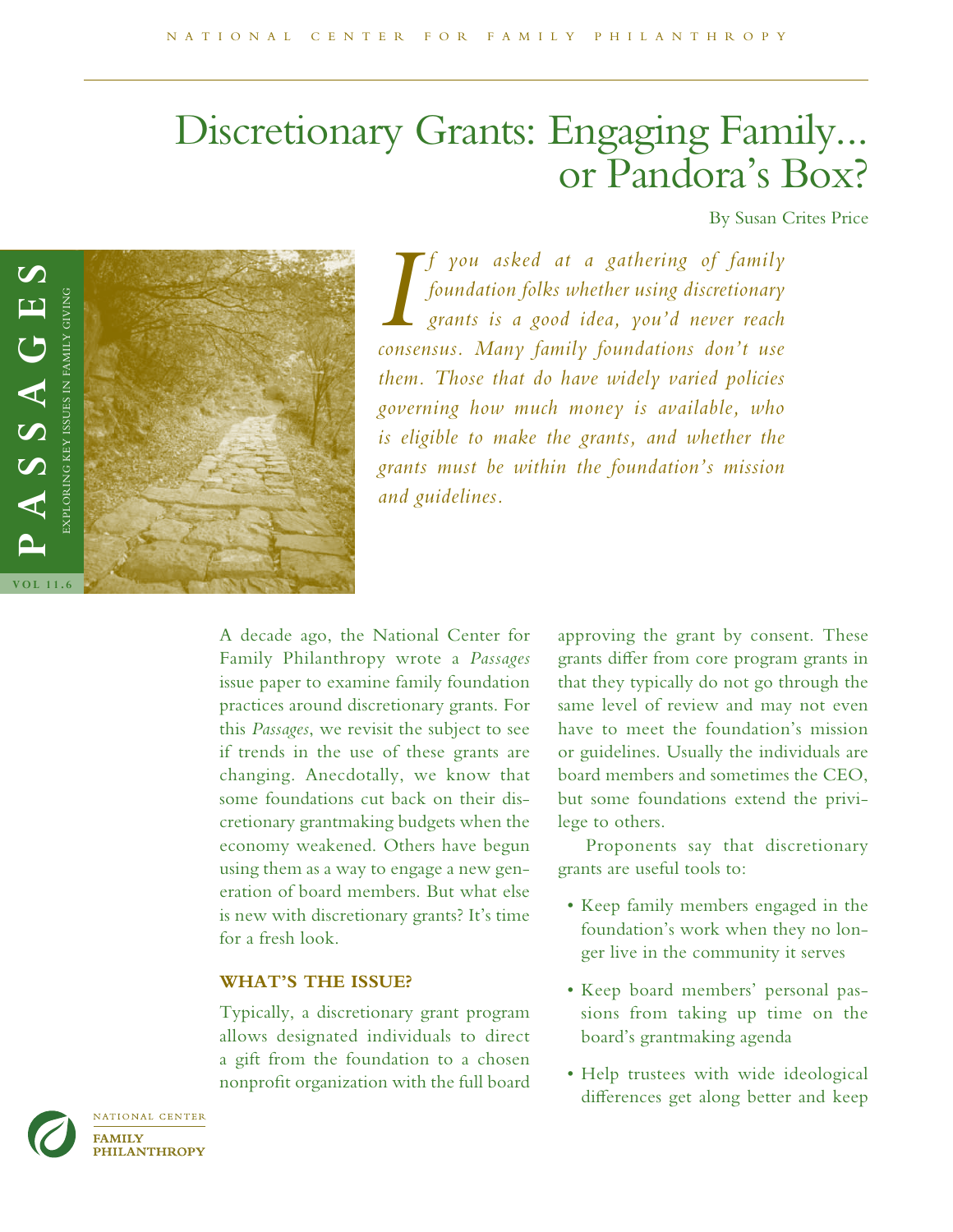their focus on the core grantmaking on which they can agree

- Train future trustees in the grantmaking process
- Allow a quick turnaround to respond in times of natural disasters or other emergencies

Critics say that allowing individuals to designate grants:

- Turns the foundation's assets into several personal piggybanks instead of encouraging collective and strategic grantmaking
- Prevents the board from focusing on shared goals
- Leads to less scrutiny for efectiveness and impact than other grants receive
- Confuses grantees if the grants are outside of the foundation's mission
- Can open the foundation to legal difficulties around self-dealing if not handled carefully
- May reduce the amount available for missionrelated grantmaking over time as families expand and more people want to participate

This is just a partial list of the pros and cons. As with any things related to family foundations, whether discretionary grants add to or subtract from the foundation's work depends on the individuals, the family, and the situation. What's right for some isn't right for others.

Alice Buhl, senior consultant to Lansberg, Gersick and Associates and senior fellow at the National Center, has worked with countless family foundations. She recommends discretionary grants for some family foundations and not others. "Discretionary grants can be a really good safety valve. They can help families stick to their focus," by allowing individual board members' interests to be handled another way. "But they should be modest," stresses Buhl. "If

*As with most things related to family foundations, whether discretionary grants add to or subtract from the foundation's work depends on the individuals, the family, and the situation.*

they take up a big piece of the budget, then you are not focusing your resources on what you said you wanted to be doing—grantmaking together as a family."

For National Center President Ginny Esposito, the question goes back to good governance and a clear understanding of the family's shared goals and values. "Don't start the conversation with whether you want to have discretionary grants or not. Instead, ask 'what are we trying to accomplish together? What are the tools that will help us do that?' It might be discretionary grants or it might be something else."

For example, Esposito thinks discretionary grants can work well when "they keep the family's eye on the shared grantmaking" by providing an outlet for various individual interests of board members who disagree on certain shared funding areas. They can also be used creatively "by families trying to stay on the cutting edge. There could be a percentage of the grantmaking allocated to innovative issues," with individual family members bringing ideas to the table through their own knowledge of their communities.

But sometimes discretionary grants designed for one purpose are used inappropriately, says Esposito. "Discretionary grant policies can lead to a sense of entitlement. I hate it when I hear 'my share' because it means that the notion of stewardship of a public trust has shifted to one of ownership."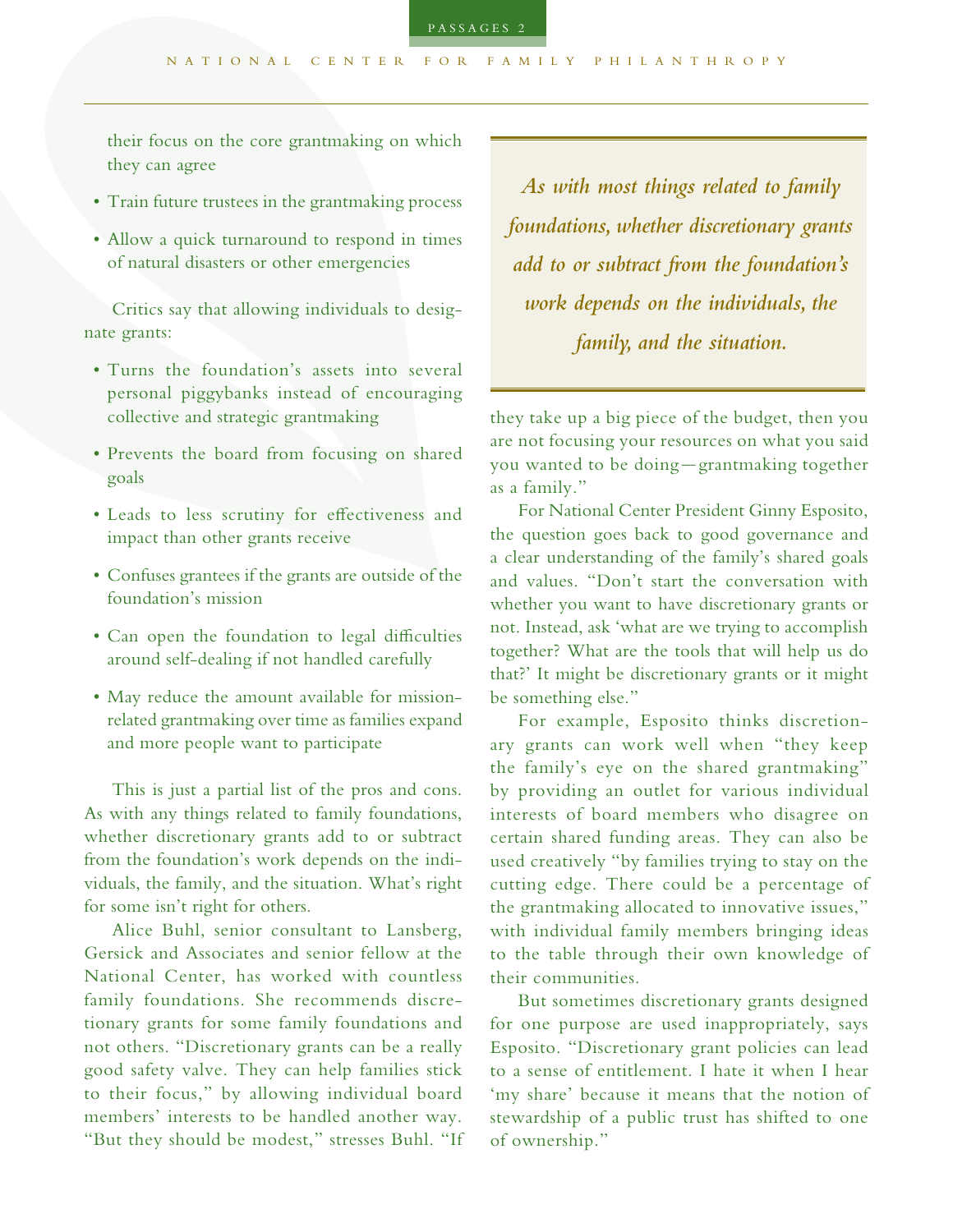One place where Esposito thinks a lot of families go wrong is when they strive for family fairness. "Fairness is an elusive if not unachievable goal," she advises. For example, foundations that apportion discretionary grants by branch can inadvertently fnd themselves in serious disagreements about having spouses as board members, because it means a married couple would then have twice as much discretionary grant money available as an unmarried member. "The question of whether to let spouses on the board is a governance question. What do discretionary grants have to do with it?" Esposito says. "They should be asking 'What does the foundation need?'"

#### **Why One Foundation Eliminated Discretionary Grants in Favor of Matching Grants**

At the time Carrie Avery, president of the Durfee Foundation in Los Angeles, and her brother joined the foundation's board, they were in their 20s. Family board members had been allocated \$20,000 per member annually in discretionary grants money. After seeing the process in action, Avery convinced the family to eliminate the grants.

"I was 26 years old and new to the board. I disagreed with my grandfather [the founder] over a \$3,000 discretionary grant to an organization whose mission I disagreed with fundamentally. We had very divergent political views, and this grant brought them to the surface." The discussion went on for so long without resolution that the board decided not to make the grant. "And we eventually decided that discretionary grants weren't a good use of our board's time or our foundation resources," Avery recalls. "There was so much that our board agreed about; that's why we developed a mission statement. Why spend our time talking about off-mission organizations that we could not agree on?"

#### **ROUGHLY HALF OF FOUNDATIONS USE DISCRETIONARY GRANTS**

In the 1990s, the number of foundations using discretionary grants grew signifcantly. The Council on Foundation's membership survey of 1998 found that 42 percent of their family foundation member respondents allowed discretionary grants, up from 32 percent in 1992. By 2004, the percentage had grown again, to nearly 54 percent. Now it appears that growth trend has peaked. In COF's most recent survey (the 2010 edition) conducted in conjunction with the Foundation Center, the percentage had dropped to 46 percent. This drop, however, may be temporary. Some foundations

At the time, Avery and her brother "were both in grad school and didn't have any personal philanthropic resources," she says, so the elimination of the grants afected them the most. "But what's the purpose of the foundation? It's not to execute the trustees' personal giving." Instead of discretionary grants, the foundation now encourages personal philanthropy through a matching gifts program providing up to \$1,000 a year for trustees and staf. The match can also be earned for volunteer hours to a nonproft.

Now, years later, she says her opposition to discretionary grants has grown stronger. "They create confusion in the nonproft world about the foundation's mission and grantmaking. Nonprofits have difficulty distinguishing between mission-driven and discretionary grants when they look at a foundation's grantmaking history to determine if they are a good ft. Also, it troubles me if there is a tacit deal between trustees to 'vote for my discretionary grant and I'll vote for yours,' and the grants aren't examined with the same rigor as the mission-driven grants," Avery says. "If that happens, trustees aren't acting as the fiduciaries they should be."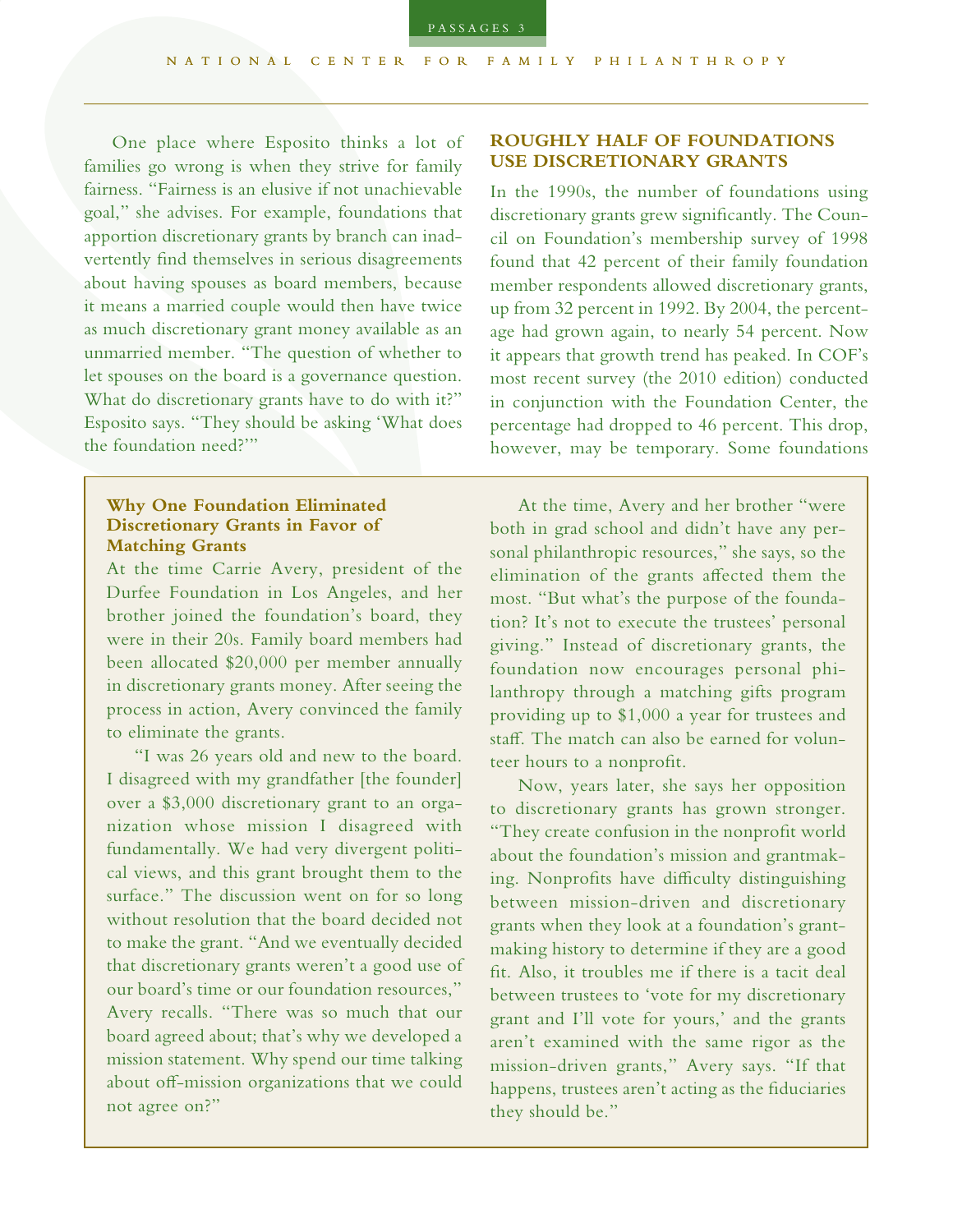suspended their discretionary grants programs due to the recession which took a toll on foundation endowments and grantmaking budgets. The 2010 COF survey data also showed the median grant for family foundation board members was \$15,000 and the mean was almost \$30,000. The range was very wide: \$1,500 to \$191,700. The high end grants are likely made by donors who often retain more discretionary grant authority.

The Association of Small Foundation's 2006- 2007 membership survey found that about one third of their respondents allowed some discretionary grants. In the 2010 survey (published in 2011), that number had grown to 43 percent. Although ASF's numbers aren't broken down by type of

# **Why One Family Switched from "Con" to "Pro" on Discretionary Grants**

Over time, the Russell Family Foundation in Gig Harbor, Washington, has reversed its views on discretionary grants. When the foundation was endowed in 1999, the board decided not to use discretionary grants "because the foundation was created so the family could work together in consensus around their common causes," explains Chief Executive Officer Richard Woo. "They didn't want to be an organization that just divvies up the money according to individual interests." When the family brought on their frst non-family board member in 2002, however, they decided to allocate \$25,000 annually for discretionary grants to recognize the independent director's time and devotion to the family's philanthropic work. "The most outside board members we've had at any one time is three, so it was \$75,000 all together," Woo says, representing a small percentage of their annual philanthropic budget of \$6 to \$8 million.

The reversal came in 2010 when the board decided family trustees should have the same opportunity to make discretionary grants as the non-family board members. The board now totals eight: fve family members and three non-family.

foundation, 55 percent of respondents to the survey were family foundations, which typically use discretionary grants more than other foundation types. The ASF survey also showed that discretionary grant dollars awarded were typically \$13,500 on average for board chairs and \$10,000 for board members and CEOs. (Note: in some small foundations, the board chair is the donor.)

#### **WHAT WE LEARNED FROM NCFP'S ONLINE SURVEY**

In the fall of 2011, the National Center conducted an online survey and series of phone interviews to learn more from family foundations that use discretionary grants. We found that there are as many

"The change was very successful and educational," Woo says. "It engages the board members as they share their grants with each other and their rationale for choosing them. It also offers hands-on grantmaking experience for the board, since it isn't staff driven." As CEO, Woo retains the ultimate authority to approve each grant.

Why the change? "One reason the family was reluctant to expand the use of discretionary grants in the early years was a concern that people might disagree over which grants furthered the foundation's goals," Woo explains. "Now they have a greater ability to hold the harder conversations and are also comfortable surrendering these to an independent authority—me. While there's the potential for confict, there's also greater understanding of each other as they explore their passions and diferences. I take it as a sign of maturity in board governance for both family and non-family directors." Woo does not have discretionary grants himself, but like the rest of the staf, does have access to up to \$5,000 a year in matching grants for his personal charitable donations. In addition, each employee can direct up to \$1,000 in grants from the foundation to community nonprofts where they serve as volunteers or on the board.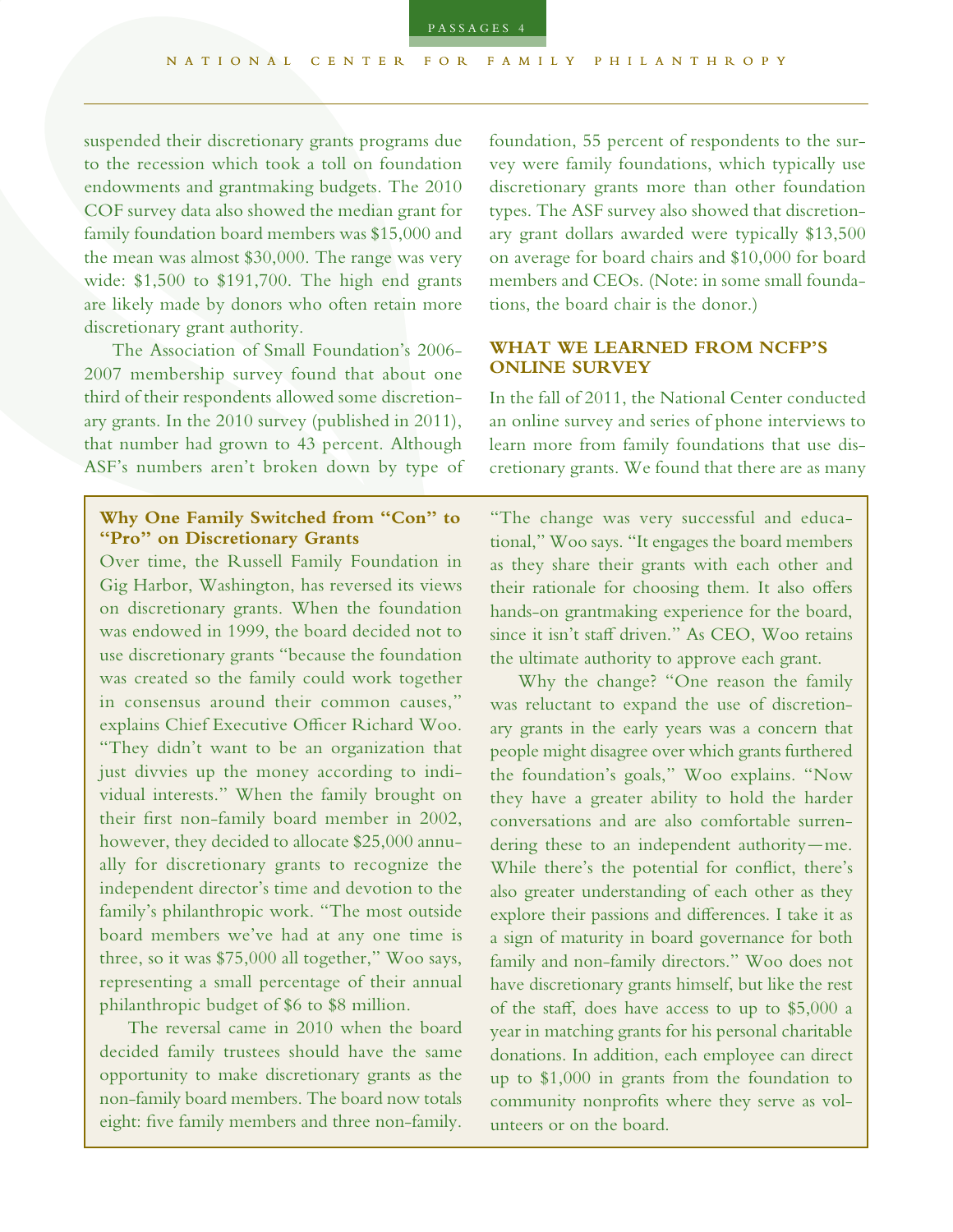approaches to using them as there are foundations. Who can make these grants, the amounts, and the grantmaking process varies widely. Here is a summary of what we learned:

- Typically, discretionary grants are made by board members. Sometimes they are restricted to the board chair, and sometimes they are made available to the foundation's executive director.
- Some family foundations elect to extend the discretionary grantmaking privilege to selected family members not currently on the board or to emeritus board members. Occasionally, spouses of current board or family members are also included.
- Some foundations make discretionary grants available to next generation family members as a way to engage and prepare them for eventual service on the board (see page 10).
- Sometimes, only non-family members of the board are allowed to discretionary make grants, as a means of thanking them for their service to the family. But others limit discretionary grants to the family members on the board, excluding non-family trustees from the program.
- One respondent said that only "family board members who live outside the community where the giving is focused" can designate grants.

Discretionary grants are sometimes used to recognize special service to the foundation. The Dyson Foundation in Millbrook, New York, provided a \$5,000 discretionary grant to honor a staff member who retired. Some allow the grants to mark staff service anniversaries such as five or 10 years. Other foundations provide a small discretionary grant as a thank you to someone who volunteers their services to the foundation, such as a speaker or grant reviewer.

The amounts each individual has for discretionary grantmaking not only varies from one

*While discretionary grants have the potential for confict, they also may result in greater mutual understanding among board members as they explore their passions and diferences.*

foundation to another but sometimes within one foundation. For example, board chairs especially when they are the donors—sometimes have a larger allocation than the rest of the board members or may be the only ones who can use discretionary grants. It's also common for there to be generational diferences, with the frst generation getting the largest amount, whether still on the board or not. These are sometimes referred to as legacy grants.

For example, a foundation in Georgia has three legacy trustees plus three next generation trustees and two non-family trustees. The legacy trustees can direct \$25,000 a year in discretionary grants. Next generation trustees get \$10,000 a year during their frst term of service, with a budget increase of \$2,500 with each subsequent term of service, to reward seniority.

## **SCRUTINY IN THE DISCRETIONARY GRANTMAKING PROCESS**

Some people object to discretionary grants because recipient organizations may not be evaluated as closely as the rest of the foundation's grantees. This refects the related concern that discretionary grants may be more prone to violation of self-dealing rules unless proper precautions are put in place.

Even though discretionary grants typically don't go through the foundation's regular review process, the full board is still legally responsible for approving all discretionary grants made by individual trustees. Therefore, a written policy on discretionary grants that is well understood by all trustees is crucial (see pages 12-13 for an example).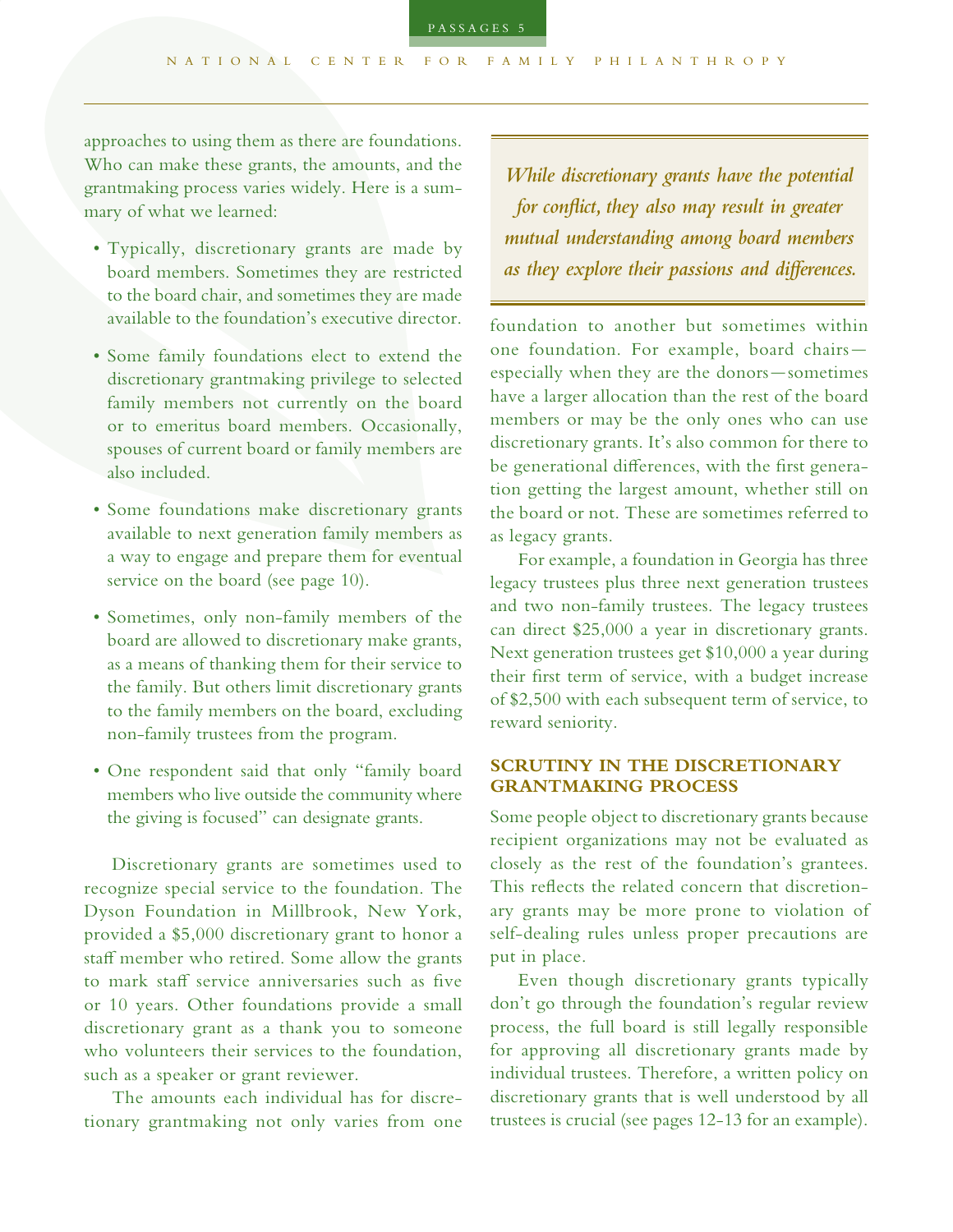Sometimes the initial approval of such grants is delegated to one trustee, such as the board chair, or a trusted staf member, so that the grant can be made and ratifed later by consent at the full board's next meeting. **The person entrusted with this responsibility must make sure the designated nonproft is a 501(c)3 organization and that there is no self-dealing associated with the grant.** This means that the individual designating the grant can't receive any personal beneft from it. For example, a discretionary grant can't cover an individual trustee's donation to his alma mater, because that is intended to refect a gift from the individual rather than the foundation. (Note: this rule also applies to matching grants, as discussed below.) Also, if a discretionary grant is going to a foreign charity, the foundation must

follow standard procedures regarding expenditure responsibilities to ensure the gift will be approved for charitable purposes.

Confict of interest questions sometimes arise when foundations consider discretionary grants. Every foundation should have a written confict of interest policy, regardless of whether it has a discretionary grants program. Board members should disclose any nonprofts with which they are affiliated. The fact that a foundation board member also serves as a volunteer of a nonproft does not preclude a grant being made to that nonproft. But there should be full disclosure. Many foundations require board members to complete confict of interest disclosure forms annually. (Sample policies and forms can be found in the National Center's Family Philanthropy Online Knowledge Center.)

| <b>BOARD REVIEW PROCESS FOR TYPICAL GRANTS</b>                                                                                                                             |                                                                                                                                                             |                                                   |                                        |                                                                              |
|----------------------------------------------------------------------------------------------------------------------------------------------------------------------------|-------------------------------------------------------------------------------------------------------------------------------------------------------------|---------------------------------------------------|----------------------------------------|------------------------------------------------------------------------------|
| <b>Proposal Origin</b>                                                                                                                                                     | <b>Staff/Committee Review</b>                                                                                                                               | <b>Approval</b><br>for Board<br><b>Discussion</b> | <b>Full Board</b><br><b>Discussion</b> | <b>Decision</b>                                                              |
| Grantees (unsolicited proposals)<br>$\bullet$<br><b>Request for Proposals (solicited</b><br>$\bullet$<br>proposals)<br><b>Individual Trustees</b><br><b>Staff Research</b> | Guidelines review to ensure<br>$\bullet$<br>grantee is eligible<br>Content/program review to<br>$\bullet$<br>ensure grant is of interest to<br><b>board</b> | Yes                                               | <b>Yes</b>                             | <b>Grant is approved</b><br>or declined based<br>on decision fo the<br>board |
|                                                                                                                                                                            | Legal review to ensures grantee<br>$\bullet$<br>is a $501(C)(3)$                                                                                            | <b>No</b>                                         | <b>No</b>                              | <b>Grant is declined</b>                                                     |
| <b>BOARD REVIEW PROCESS FOR A DISCRETIONARY GRANT</b>                                                                                                                      |                                                                                                                                                             |                                                   |                                        |                                                                              |
| <b>Proposal Origin</b>                                                                                                                                                     | <b>Staff/Committee Review</b>                                                                                                                               | <b>Approval</b><br>for Board<br><b>Discussion</b> | <b>Full Board</b><br><b>Discussion</b> | <b>Decision</b>                                                              |
| <b>Trustee or Staff Member</b>                                                                                                                                             | Legal review to ensures grantee is a<br>501(C)(3)                                                                                                           | <b>Typically</b><br><b>None</b>                   | <b>Typically</b><br><b>None</b>        | Board ratifies grant<br>(may be at a later<br>date)                          |
| Source: Jason Born, "Discretionary Grants: Encouraging Participation or Dividing Families?" Passages, Washington, DC: National Center for<br>Family Philanthropy, 2001.    |                                                                                                                                                             |                                                   |                                        |                                                                              |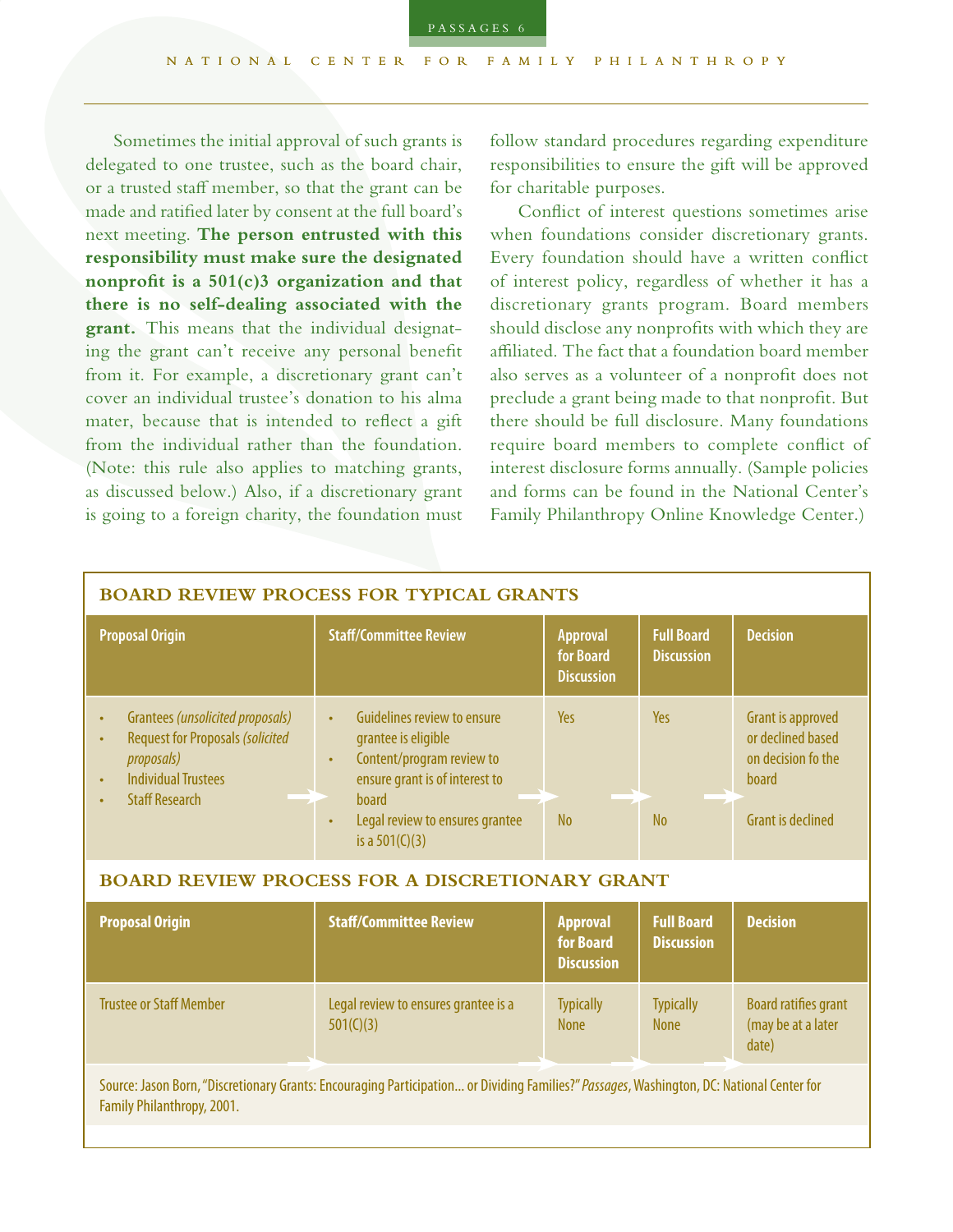Legal issues aside, some people question whether discretionary grants should bypass the foundation's regular grant making process. On one hand, there are those who feel that the grants are usually small relative to the overall grants budget and that trusted individuals should be allowed to designate whatever nonprofts they judge worthy. Others have taken a more proscribed approach, requiring that discretionary grants stay within the foundation's mission and guidelines, that the nonproft must submit additional information beyond their IRS determination letter, and that the individual designating the grant must make a site visit and write up a report recommending the grant. Some foundations even require that nonprofts receiving discretionary grants submit fnal reports, just as any "normal" grantee might be asked to do.

# **SHOULD DISCRETIONARY GRANTS HAVE TO FIT THE FOUNDATION'S MISSION AND GUIDELINES?**

Opinion is divided on the question of whether discretionary grants should have to follow a foundation's mission and guidelines. "In general, I think they should," suggests NCFP Senior Fellow Alice Buhl. "But if the mission is really narrow, it's better to let individuals go outside it." Mary Phillips, president of GMA Foundations in Boston, serves as an advisor to the Samuel P. Pardoe Foundation. Among other things, she manages the family's grantmaking which used to fund many initiatives but is now focused exclusively in New Hampshire and primarily on operating an environmental education center on donated family land in a rural part of the state. This narrower focus led to the creation of a small discretionary grants program for the five family members who serve on the board of the \$10 million foundation. "The grants don't have to be within the mission," Phillips explains. "That would negate the reason to set it up in the first place." She added that "sometimes a proposal that comes in through the regular grant making

*Confict of interest questions sometimes arise when foundations consider discretionary grants. Every foundation should have a written confict of interest policy, regardless of whether it has a discretionary grants program.*

process and is voted down will catch the interest of a family member who will then give through a discretionary grant."

Tina Fanucchi-Frontado, president of SB Philanthropy in Santa Barbara, is helping a donor family set up a new foundation that will begin grantmaking in spring 2012. "One big issue was discretionary grant funding and whether they could be for anything or should be more restrictive," Fanucchi-Frontado explains. The family has decided that board members will each have \$30,000 in discretionary funds, and that the grants can be given outside the foundation's focus areas, but must follow the foundation's giving guidelines. In addition, with the privilege of making the grants come some responsibilities. "There is a check list they must go through," Fanucchi-Frontado says. "They have to meet with the nonproft's CEO, have a concrete understanding of the organization, give a report to the rest of the board, and seek their approval before the grant is made. They'll also have to work with the nonproft to fulfll their fnal reporting requirement. It will be almost as much work as a regular grant."

Phil Henderson, president of the Surdna Foundation in New York City, says his board sees value in providing a small budget for discretionary grants. "The discretionary grants are directed to non-profts whose mission is important to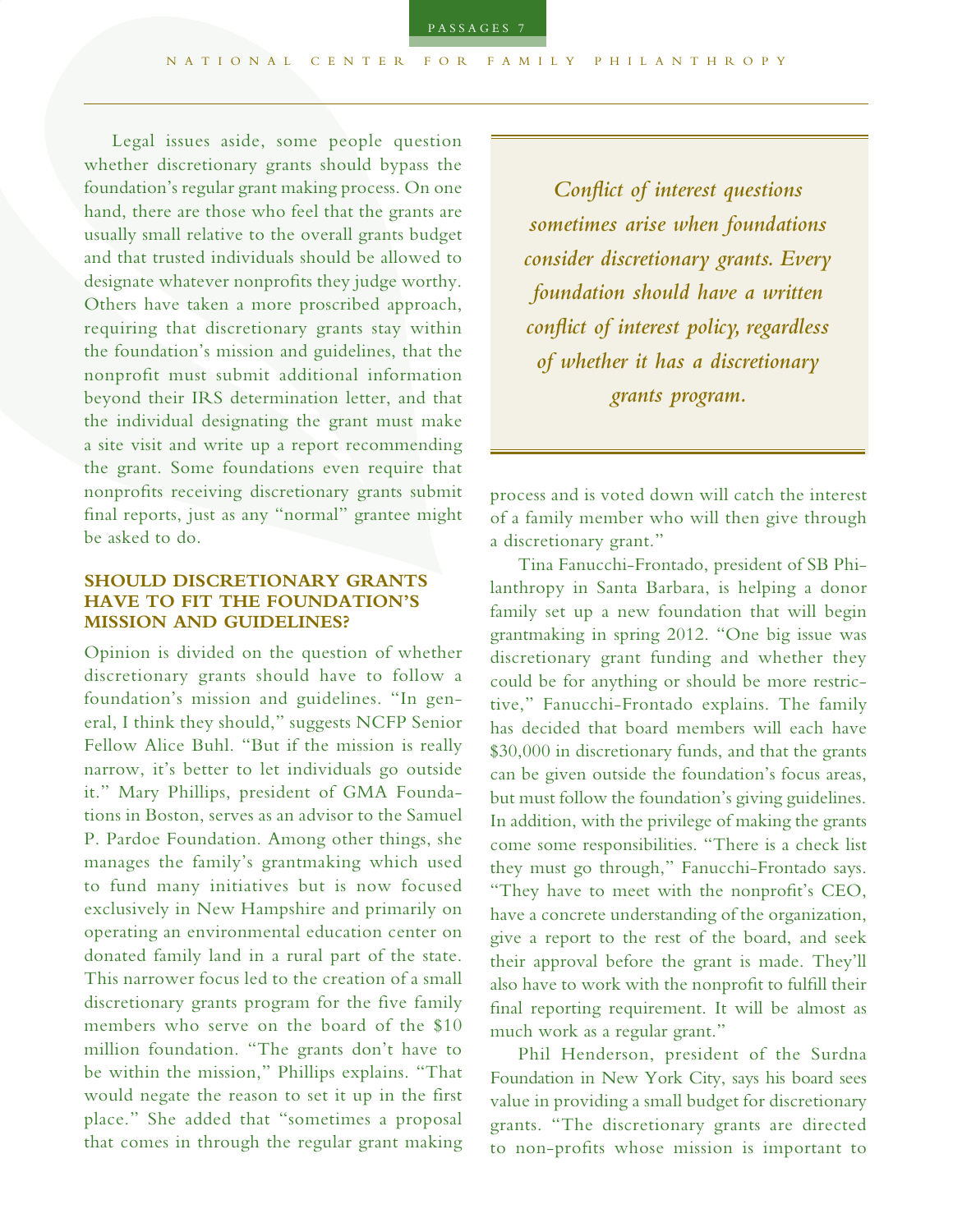# **Seeking the "Unique and Innovative" through Discretionary Grants**

When some CEOs join a family foundation, they try to wean the trustees off of what is often a long standing practice started by the donors to designate grants to their favorite charities in amounts that eat up a large chunk of the grants budget. Greg Cantori took the opposite approach when he was hired by the Marion I. and Henry J. Knott Foundation in Baltimore 11 years ago. He worked with the board to create a discretionary grants program where there had not been one before. "I saw it as a way we could make some small grants that are unique and innovative," Cantori explains.

The Knott board has 28 trustees, half lineal descendants and half spouses. Each member may designate up to \$2,500 annually. Cantori has \$20,000 at his disposal. Grants must be at least \$500. Here's where the Knott program difers from the typical discretionary grants program:

Board members don't necessarily have to initiate them, and the process is very transparent. The foundation seeks proposals by publicizing its discretionary grants on its website. Grantseekers are invited to submit proposals which must ft the foundation's grant guidelines, including geographic and program restrictions.

The requests are put on a list that Cantori and staff circulates to the board members each month to see if any of them want to designate one for a grant. "We usually have a dozen or less," he reports. Board members can pick from the list or propose their own grants, but all must ft the guidelines. Sometimes a proposal on the list will pique the interest of more than one board member, so they will pool their grant allocation.

"Sometimes these are the most amazing grants we've ever made," Cantori says, often for small projects the trustees would never have known about otherwise. And the small grants make a big diference. After the tragic death of a young Baltimore boy from an untreated tooth infection because his family couldn't afford dental care, the Knotts gave \$2,500 to an advocacy group to make a short but moving DVD for Maryland legislators about the need for services. The DVD was credited with helping pass universal dental care legislation.

Knott said the program gives trustees the chance to take risks and not just succumb to the "proximity effect," that is, funding nonprofits they know well or might be more personally beneficial. "We tend towards caring about those things that are closest to us," Cantori explains. Through the Knott Foundation's discretionary grants program, trustees have an opportunity to give to things they have no connection to, or frst-hand knowledge of.

The foundation's discretionary grants program also allows for much more fexibility than the foundation's three grant cycles a year. The board can address emergency needs. One grant helped a small nonprofit replace computers that were stolen. Unfortunately, the new computers were stolen, too. So a new \$2,500 grant covered installation of a security system. "We probably should have made that grant the frst time," Cantori laughs.

Board members and Cantori each have to submit write-ups on each discretionary grant request they make. Although the full board approves discretionary grants retroactively, no check is cut until the three grant committee chairs review the grant for compliance. If a grant is rejected by the committee chair, it can be appealed to the board's executive committee. Recipients are required to submit a brief fnal report as to the outcome of the grant.

Cantori along with his staf, is now exploring a next generation board for the family's youth, with funds for their grantmaking coming from their parents' discretionary grants.

[*See page 13 for the Knott Foundation's discretionary grants policy.*]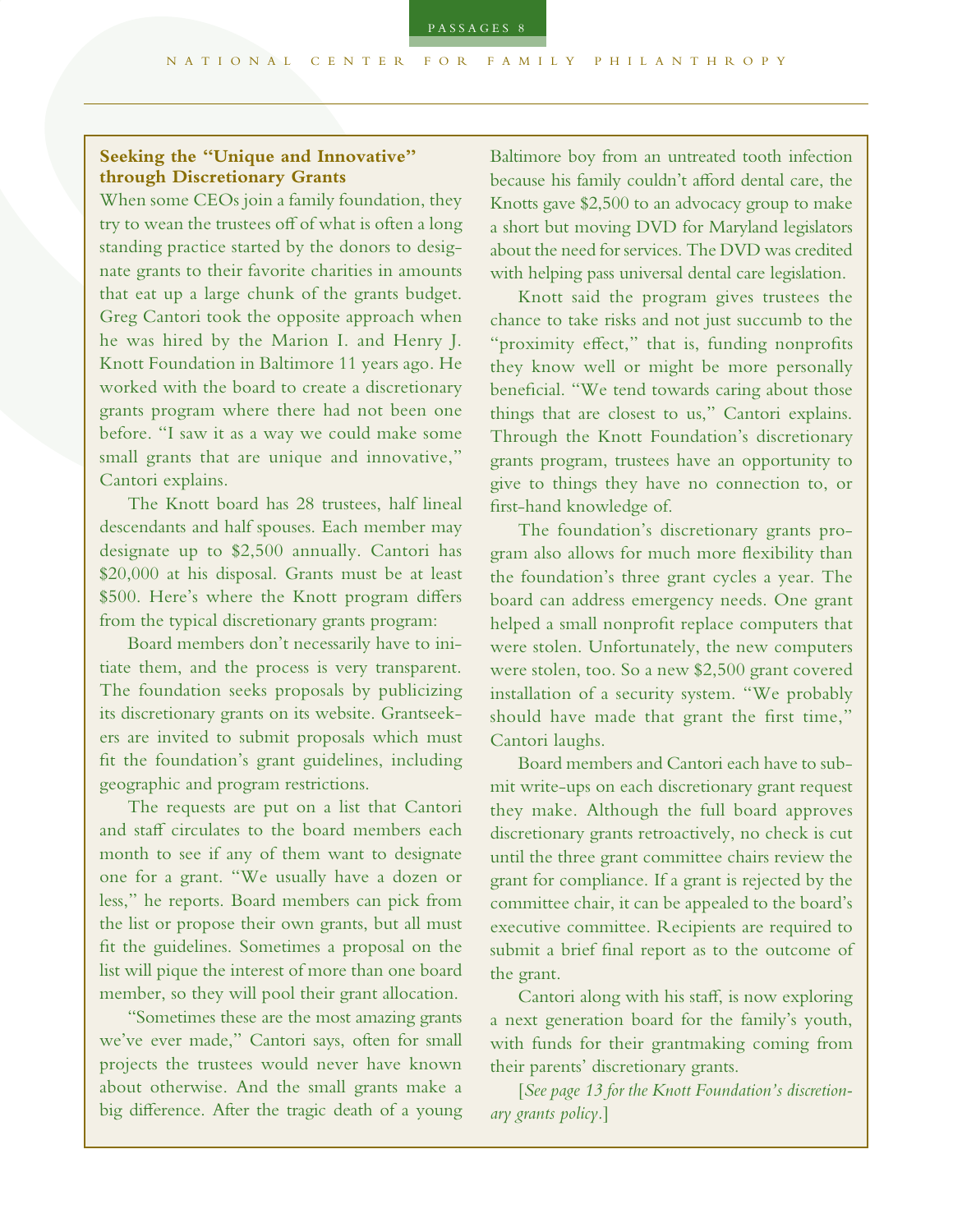them personally but which may or may not ft within the focus areas of the foundation's regular grantmaking." He notes that selected grants have stimulated board member collaboration. "I've seen some bartering, combining their grants for one person's chosen organization one year and then doing the same for another person's choice the next." Surdna's board members each get \$40,000 a year in a total grantmaking budget of about \$35 million.

# **THE IMPACT OF THE TOUGH ECONOMY**

The stock market crash of 2008 made a big dent in foundation assets while simultaneously creating increased demands on many nonprofts. That led some families to look at discretionary grants as a place to cut back in order to maintain as much money as possible for regular grantees.

The General Service Foundation in Aspen, Colorado, had for many years ofered discretionary grants to their trustees but in very small amounts, according to Executive Director Lani Shaw. "The family had always encouraged board members to do their own personal giving outside of the foundation, and agreed that the foundation should emphasize broader collective grantmaking outside of personal interests."

The \$60 million foundation has 13 trustees including four non-family members. Until 2009, every family member got \$10,000 in discretionary grant money as did Shaw. But after the stock market crashed, the board decided that only the four non-family board members should have the grants, Shaw explains. One unexpected outcome of the move was the reaction of grantees. "They told our program officers they appreciated the sacrifice the family made for the beneft of their grantees."

That policy is still in place, although Shaw acknowledges that some board members would like to see a return to discretionary grants for all trustees. "Board members are not compensated for their service, so they really do appreciate the

chance to enhance their individual giving in this way." Shaw also points out that the discussions that fowed from individual discretionary grants helped the fourth generation build relationships with each other "because they could get a better sense of what issues their cousins were interested in." Now the board benefts from learning about the grants made by the non-family trustees. "They bring us interesting projects that are complementary to our mission but often expand into a diferent strategy or constituency."

#### **Determining the Amount of Discretionary Grants**

The plunge in the value of endowments caused some foundations to reconsider the way their discretionary grants policies were structured financially. Usually, a policy specifies either a total dollar amount or a percentage of the annual grants budget. It's more common for foundations to give each board member a set amount that doesn't change. For example, if the policy allows each board member \$10,000 a year and there are five board members, then it will always be \$50,000, unless the board expands. But if the market tumbles, that dollar amount represents a bigger percentage of the total grant making budget than in the past, right at the time that core grantees are in even greater need of support.

If instead the policy bases the grants on a percentage of the total annual budget and then the market surges, more dollars are going out through discretionary grants than the foundation may have originally intended. Regardless of which approach you use, dollars or a percentage, it's wise to review your policy as part of your annual budget setting, to make sure the amount you are allocating to discretionary grants is in line with what the board intends for these grants to accomplish.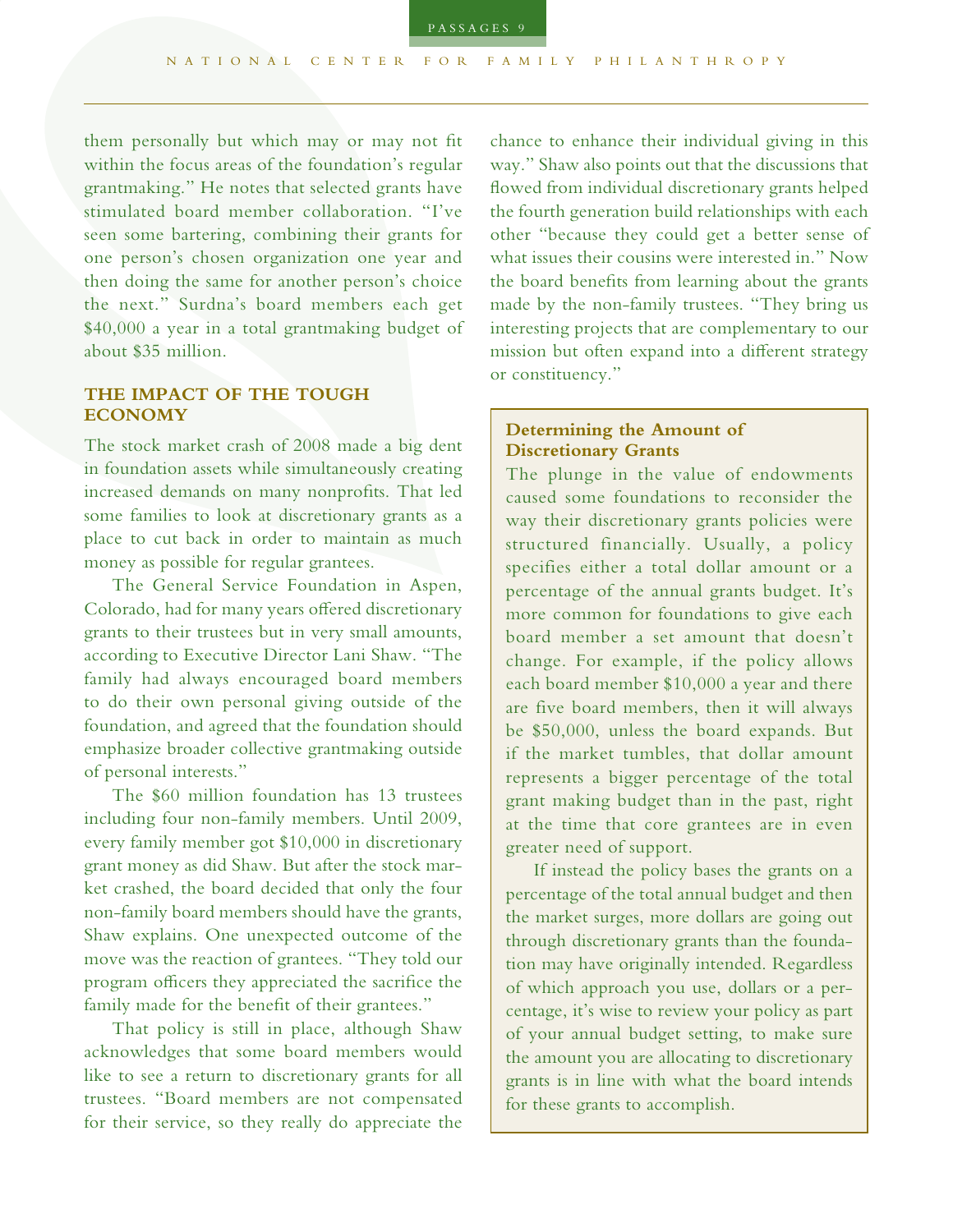*It's wise to review your discretionary grants policy as part of your annual budget setting, to make sure the amount you are allocating to discretionary grants is in line with what the board intends for these grants to accomplish.*

The Pardoe Foundation's five board members had been getting \$10,000 but decided to cut that in half in 2009, according to their advisor, Mary Phillips. "Some directors waived it entirely." Since then, the amount has gradually returned to pre-2009 levels.

The drop in the value of endowments has led some foundations to consider setting their discretionary grants program allocations at a percentage of the annual grants budget rather than a set dollar figure.

#### **AVOIDING CONFUSION FOR GRANTEES**

One signifcant problem with discretionary grants is that nonprofts can get confused about what the foundation funds, particularly if discretionary grants are allowed to be made outside of the foundation's mission and guidelines. One way to avoid that is to be as transparent as possible about the process. For example, the Dyson Foundation posts their policies about discretionary grants prominently on their website along with a listing of past grants. Also, award letters make clear that the grant is outside Dyson's normal funding process and is only being made at the request of an individual board member.

Executive Vice President Diana Gurieva said that the foundation likes the program "because it helps our board members not bring their own agendas to the table. Here they are approving grants of \$15 to \$17 million a year, and their favorite charity might not fit the guidelines."

Here's how the Dyson Foundation website describes the discretionary grants program:

*'This program area allows Foundation directors and officers to recommend a certain amount of grant funding to eligible nonprofit organizations that they select. While these grants may not reflect the foundation's overall funding priorities, they do reflect the diversity and creativity of the Foundation's directors. Recent Directors' discretionary grants can be seen here. Recommendations for funding in this area are, in all cases, initiated by the foundation direc- tors and officers. Uninvited proposals or inquiries will not be considered.'*

#### **DISCRETIONARY GRANTS AS A NEXT GENERATION TRAINING TOOL**

Foundations often use discretionary grants to train the younger generation about grantmaking. One respondent to the National Center's survey said discretionary grants "are used to build collaboration among 3rd generation members who are in training to become eligible for board service."

Ginny Esposito, president of the National Center, says that such grants let young family members "learn to work together and learn how a foundation makes grants." She adds that discretionary grants are just one tool. "I encourage families to open their children up to the entire process, such as the investment process and other fnancial discussions, so they don't think that the foundation is only about making grants."

Foundations have also used discretionary grants as a retention tool for younger board members. One respondent in the National Center's survey said the amount of grant money the third (youngest) generation board members are allowed to designate increases with time served on the board, "starting with \$1,500 and increasing to \$5,000 and \$10,000." This approach may be in response to the desire of the younger family members to, as one National Center survey respondent put it, "realize their own philanthropic interests—as distinct from that of their parents'."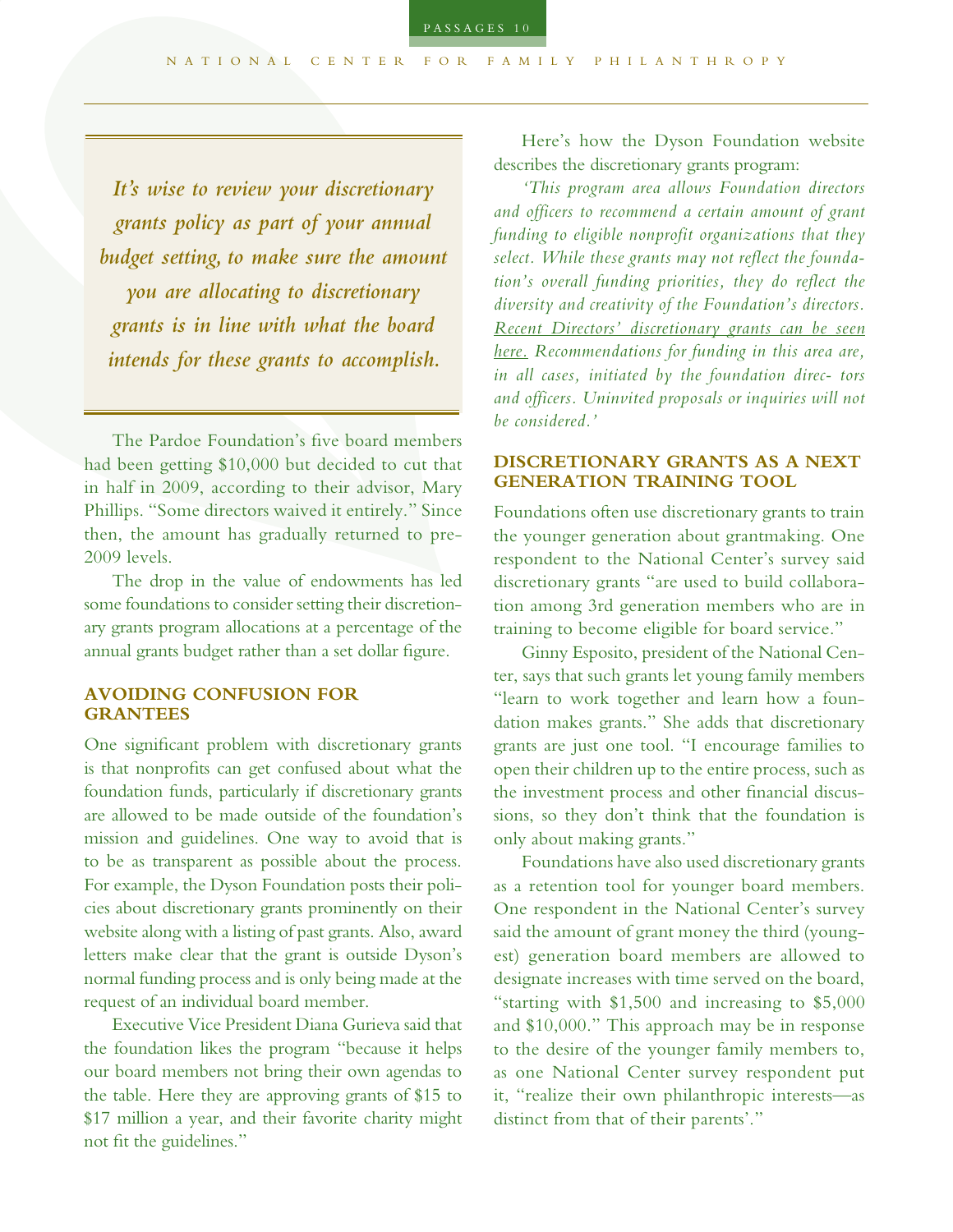PASSAGES 11

## **Staf-Only Discretionary Grants Produce Numerous Benefts**

At the Harry and Jeanette Weinberg Foundation in Baltimore, Maryland, it's not only the board that has the opportunity to recommend discretionary grants, but also each of the employees. On an annual basis, each staff member who has been with the foundation for at least a year has the privilege of recommending one \$10,000 grant for a nonproft that meets the foundation's mission. Foundation President Rachel Monroe sees so many benefts to the program that she has encouraged other foundations to consider it for their organizations.

"It's a powerful change in thinking about the foundation's work," says Monroe. "We have extraordinarily smart people on our staff who might work on only one aspect of the grant making process, and are not involved in the broader process, including determining which grants are ultimately approved by the board." With the staff discretionary grants, everyone—from the receptionist to a program assistant to a program director and the foundation's IT professional—gets deeply engaged in a process that mirrors Weinberg's regular grantmaking process. They have to research the nonprofts, meet the leadership, go on site visits, seek external opinions from people who know the organizations, and then make their case in writing for how the organization fts with Weinberg's mission and guidelines, and why they are recommending it for a grant.

It's a lot of work, so employees get time off to do their research and site visits, which usually adds up to a day or day and a half. Monroe then reviews the grants and recommends them to the board for approval. Then comes the best part. Every summer, the foundation hosts a large celebratory luncheon where the employees reveal the organizations they picked and hand out the checks to the nonprofits' representatives in front of a ballroom full of community leaders. At the July 2011 luncheon, for example, 15 employees gave \$150,000 to local nonprofts providing services to disadvantaged and vulnerable individuals and families.

"Every year it's so emotionally powerful that I worry that the next year won't be as good, but then I'm never disappointed the next time," Monroe says. She recalls, for example, the young woman who gave her grant to a homeless shelter for women and children. The staf member explained that the organization had strong leadership and was having a big impact. "But that's not the only reason I'm making the grant," the young woman explained. "I'm making it because I was born there. I've experienced the cycles of giving and receiving," and she was so grateful the foundation let her be on the giving end. This woman is an extraordinary professional and person and the foundation is proud to have her on the professional team. Another employee gave a grant to the House of Ruth—this employee was a client of the organization in years past. And yet another employee gave a grant to the local Hospice in memory of the husband of a former Weinberg employee who had been compassionately cared for at the end of his life.

With an annual grantmaking budget of approximately \$100 million, the employee discretionary grants are a marginal amount of the overall grant budget. Yet, according to Monroe, they yield big dividends for the organization. The program builds teamwork, increases commitment to the foundation's mission, and helps with staf retention and morale. The staff even improve their public speaking skills through the luncheon presentations. "I can't think of anything more efective," Monroe concludes.

Even foundations with only a few staff can launch such a program. Monroe is happy to share the materials she developed to help her staff understand the program and prepare their grant proposals. She also recommends "packaging the award so it has special meaning" and can be applied diferently for each foundation. For example, at a smaller foundation, one staff member could simply take 10 minutes at a board meeting to present a grant. Contact Monroe at rmonroe@hjweinberg.org for more information.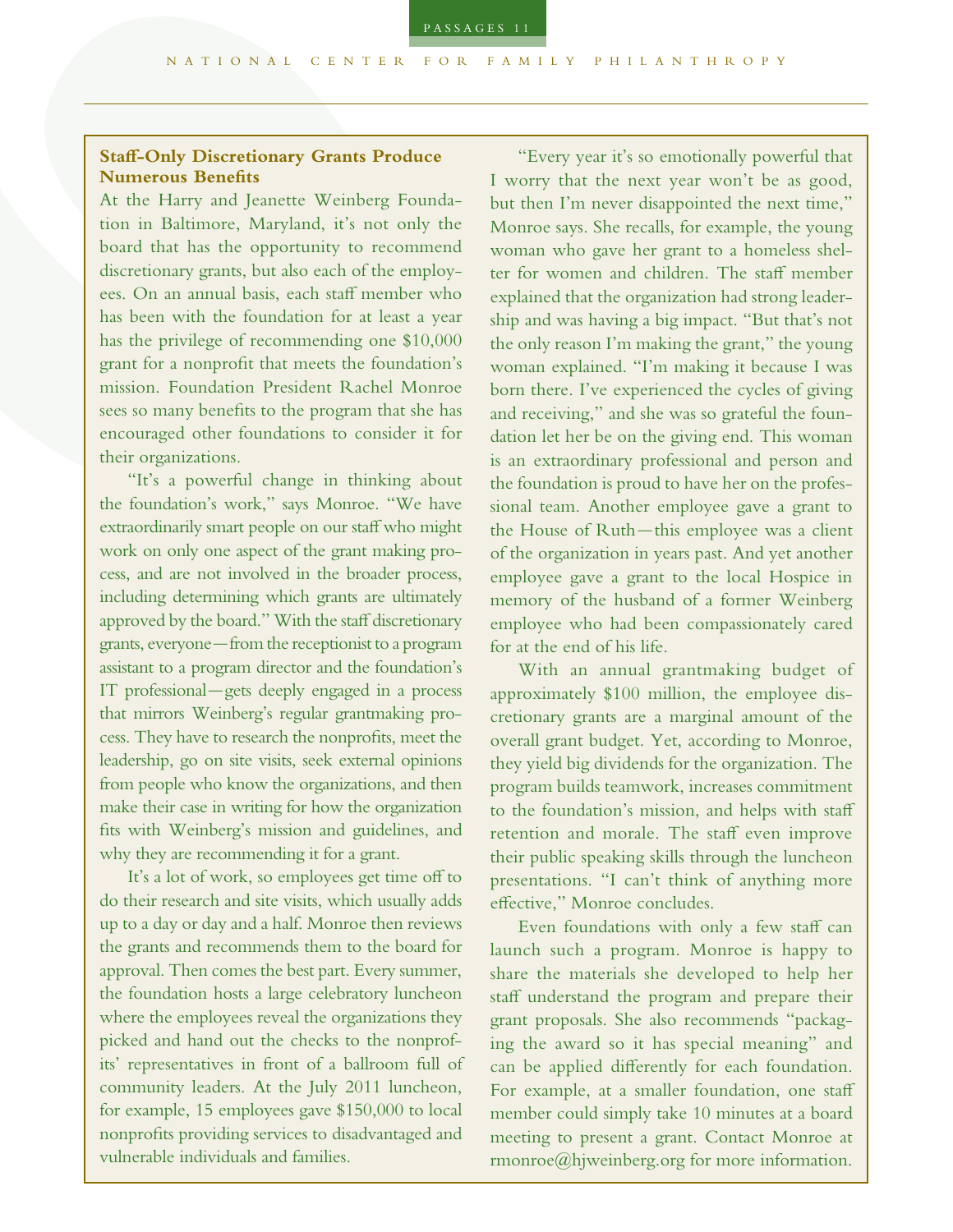#### **MATCHING GRANTS PROGRAMS**

Some foundations provide matching grants in addition to or instead of discretionary grants. The latest COF member survey indicated one-fourth of their family foundation members offer matching grants to individual board members.

"Traditionally, this has been mostly a corporate concept; matching grants in family philanthropy is more recent," Esposito says. "It's a way to encourage the personal philanthropy of individual family members." These grants are especially popular with younger generation family members who may not have the fnancial resources of their parents or grandparents. Family foundations that provide a match for either a fnancial contribution or volunteer hours typically make this contribution accessible to everyone. Some foundations even make the match higher: two to one, for example, if they are dealing with young family members with little money. Encouraging individual philanthropy and starting at younger ages answers one of Esposito's concerns that "too many kids whose families have foundations have the impression that philanthropy is about giving away someone else's money."

The Howard Dobbs Foundation, for example, has a matching grants program for family members up to 18 years old for both volunteering and fundraising for the nonprofts of their choosing.

Some extend the matching opportunity to staf, which can be a much appreciated beneft and may help with staff retention. The Dyson Foundation staff members get to award up to \$1,000 annually in matching grants a year, and during the foundation's 50th anniversary year, that amount was upped to \$5,000. The Meadows Foundation in Dallas doesn't use discretionary grants but does provide matching grants of up to \$20,000 annually for all staf as well as board members. "We do it to encourage philanthropy in our own ranks," says Meadows Foundation President Linda Evans. "All of the foundation's matching grants are anonymous and confdential," Evans adds, "and they can't be used to fulfill someone's pledge. No benefit can accrue from it."

*Matching grants are especially popular with younger generation family members who may not have the fnancial resources of their parents or grandparents.*

The Knott Foundation has a matching grants program, allowing each board member and each of Cantori's three staf members a one-to-one match up to \$5,000 annually. "Nearly everyone maxes it out," he says.

# **WHAT TO PUT IN A DISCRETIONARY GRANTS POLICY**

Any discretionary grant program should be covered by a written policy that is understood by all participating individuals. At a minimum, it should specify:

- How much money individuals may designate annually (either a dollar fgure or a percentage of the total grantmaking budget)
- Who is eligible for the program (options include the family board members, non-family board members, board chair only, executive director, staf, etc.)
- Types of organizations that are eligible and whether the grant must fit the foundation's mission and/or guidelines
- Any requirements of the individual designating the grant, e.g. submitting a written proposal
- Requirements of the grantee, including submission of a 501(c)3 determination letter and whether a final report is required
- Grant approval process, e.g. the executive director reviews the grant for compliance with policy and the full board approves retroactively at their next board meeting.

See the following page for an example of a policy provided by the Knott Foundation.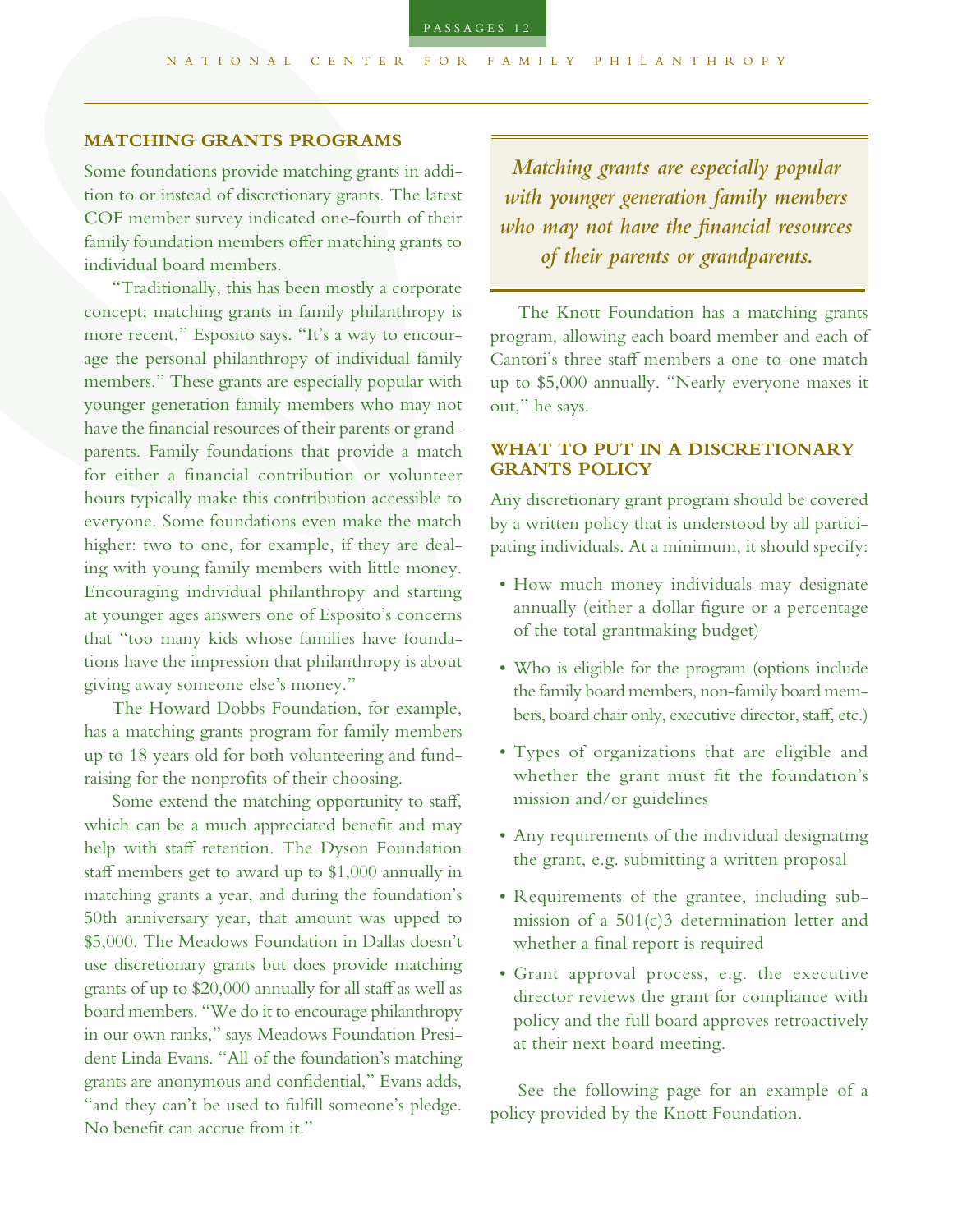#### **CONCLUSION**

Roughly half of family foundations use discretionary grants. Among other things, supporters suggest that discretionary grants help with geographic diversity, next generation training, and keeping the board's agendas free of personal passions. Critics counter that discretionary grants take them off mission, don't get the same scrutiny as core grants and confuse grantees, to name a few.

Whether they are a useful tool for an individual foundation depends on the considerations highlighted in this *Passages*. From our research on

#### **DISCRETIONARY GRANTS POLICY OF THE MARION I. & HENRY J. KNOTT FOUNDATION**

- 1. All Trustees have the option to annually designate up to \$2,500 of their individually allocated \$5,000 grant funds as discretionary grants of not less than \$500 per grant.
- 2. The Executive Director may annually designate up to \$20,000 in discretionary grant funds of not less than \$500 and no more than \$10,000 per grant.
- 3. Discretionary grants must be for organizations and institutions that fully meet the guidelines of the Marion I. & Henry J. Knott Foundation.

 For example, the discretionary grant may not pertain to scholarships, individuals, annual giving, pro-choice causes, public education, politicallyoriented activities, or fulflling a pledge.\*

- 4. Trustees and the Executive Director must prepare an abbreviated grant profle for each discretionary grant they submit. It is the responsibility of each Trustee and the Executive Director to provide adequate proof of the qualifcations of the non-proft (board of directors list, (501-c-3) status, an audit or IRS form 990) including the purpose and rationale for the grant.
- 5. All Trustee discretionary grants must be received by November 15th.
- 6. Discretionary grant profles are reviewed by the

discretionary grants, it's clear that changing circumstances have led many foundations to review their earlier decisions. One factor that is leading to reconsideration—aside from the economic climate—is the addition of the next generation to boards. New voices inevitably bring new perspectives on how the foundation can be most efective, including the value of discretionary grants, either pro and con. Remember that no decision is set in stone, and every policy deserves review from time to time to make sure it is contributing to the efectiveness of the foundation's philanthropy.

Grant Committee chairs and must be unanimously approved. Discretionary grants will be paid to the organization within 14 days from the date of approval. If a discretionary grant is denied by a Grant Committee chair, that denial may be appealed to the Executive Committee. A unanimous denial by the Grant Committee chairs may not be appealed to the Executive Committee.

- 7. No personal beneft or recognition should accrue to a Trustee or the Executive Director through the distribution of discretionary grants. (Membership dues, fees, tickets or other benefts to any disqualifed person.). No grants may be awarded to organizations where the recommending Trustee or Executive Director has a fnancial or contractual relationship.
- 8. This policy shall be reviewed each year prior to the Annual meeting in December.

*\* Basic Rule: Under existing law, the IRS has taken the position that using charitable funds to satisfy legally binding personal pledges of an individual results in an impermissible beneft to that individual. A legally binding pledge is a personal debt and if a disqualifed person (Trustee or staf) makes such a pledge, it's an act of self-dealing for a foundation to pay that debt.* 

*A legally binding personal pledge is a sufciently clear promise to pay that can be enforced in state court. If a charity can demonstrate that it has reasonably relied on the promised funds, the courts are likely to enforce the pledge.*